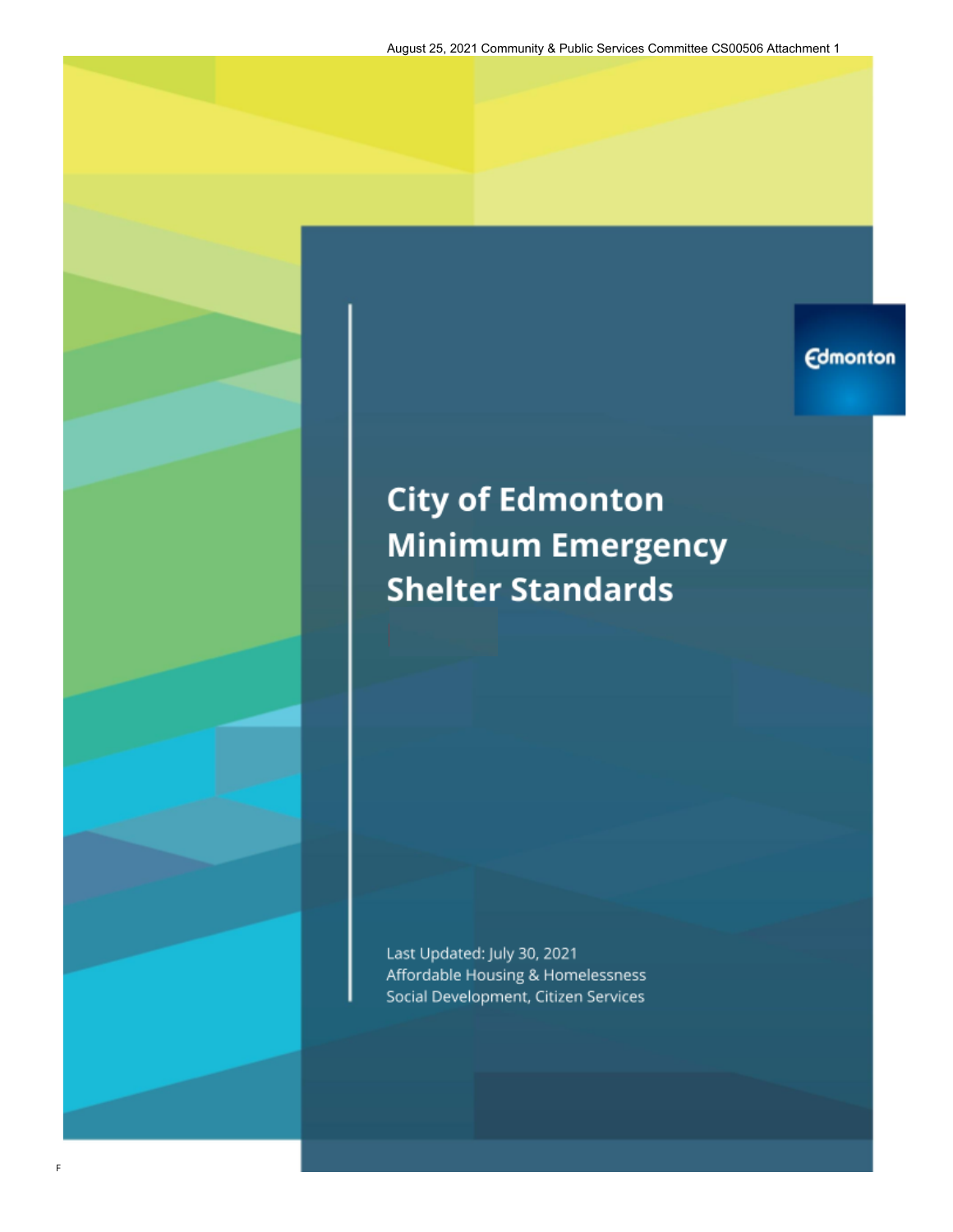# **TABLE OF CONTENTS**

| 1. Acknowledgements           | PG <sub>3</sub> |
|-------------------------------|-----------------|
| 2. Executive Summary          | PG <sub>4</sub> |
| 3. Guiding Principles         | PG <sub>6</sub> |
| 4. Operational Standards      | PG <sub>7</sub> |
| 5. Service Delivery Standards | <b>PG 11</b>    |
| 6. Infrastructure Standards   | <b>PG 16</b>    |
| 7. Terms and Definitions      | PG 17           |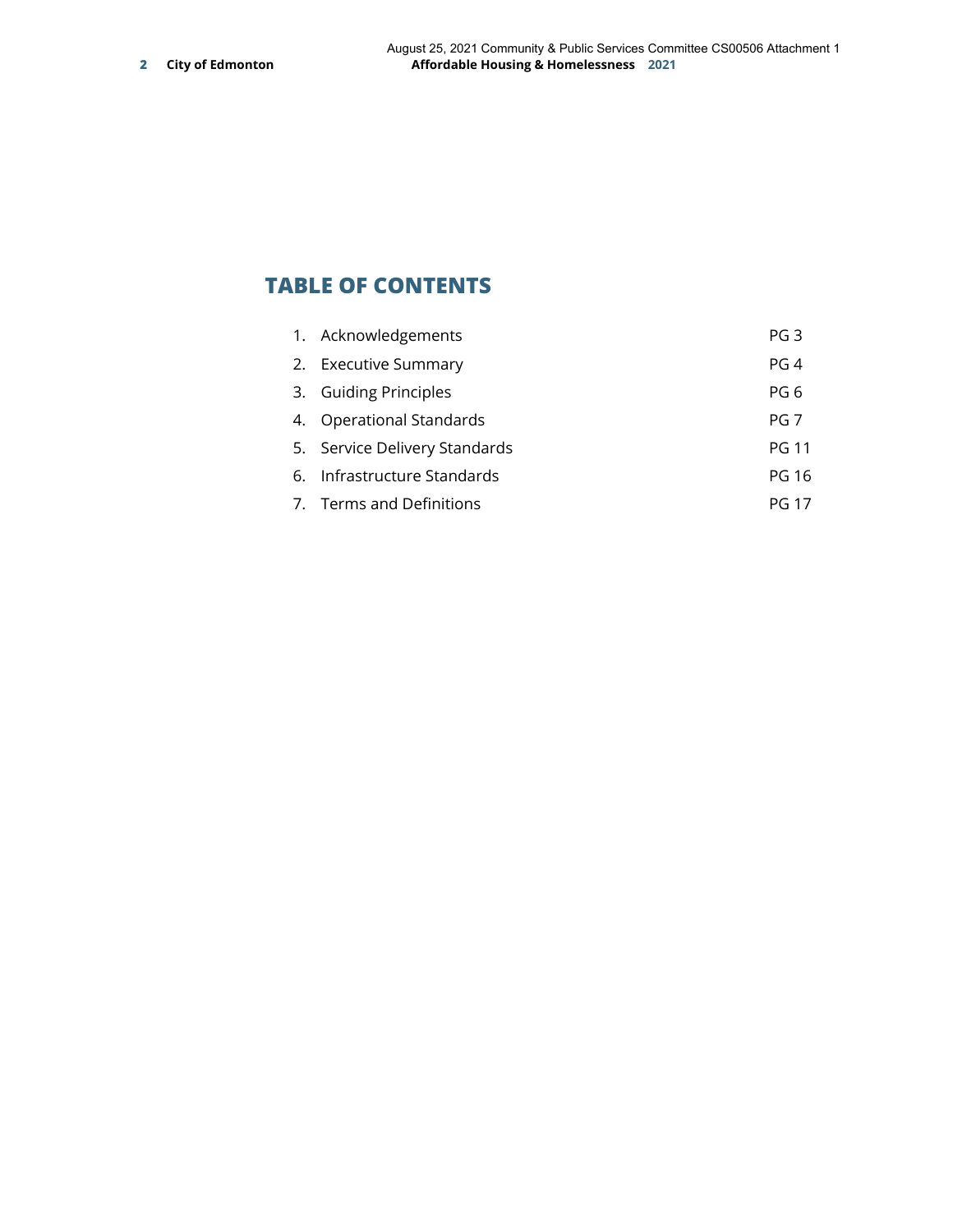# **Acknowledgements**

We acknowledge the traditional land on which Edmonton sits, the Territory of the Treaty 6 First Nations and the homelands of the Métis people. We would like to acknowledge and thank the diverse Indigenous peoples whose ancestors' footsteps have marked this territory for centuries such as: Cree, Dene, Saulteaux, Nakota Sioux, Blackfoot, as well as the Métis and the Inuit.

# **Stakeholder Engagement**

The City of Edmonton lends its thanks to individuals from the following organizations and groups who participated in the engagement to develop the City of Edmonton's first Minimum Emergency Shelter Standards:

- Ministry of Community and Social Services (CSS);
- Alberta Health Services;
- Individuals with lived experience in the shelter system;
- Homeward Trust Edmonton;
- Emergency shelter providers including Hope Mission, the Women's Emergency Shelter Centre (WEAC) and Mustard Seed;
- Edmonton Police Service (EPS);
- Confederacy of Treaty 6 First Nations;
- Indigenous service providers including Bent Arrow, Niginan Housing and Métis Urban / Capital Housing Corporation;
- Youth Emergency Shelter Services (YESS);
- Day service providers including Boyle Street Community Services and Bissell Centre;
- George Spady Centre;
- Community Leagues;
- Business Improvement Areas (BIAs);
- Representatives from the City of Edmonton's Anti-Racism Advisory Committee;
- Representatives from the Women's Advocacy Voice of Edmonton Committee; and
- Representatives from the City of Edmonton's Accessibility Advisory Committee

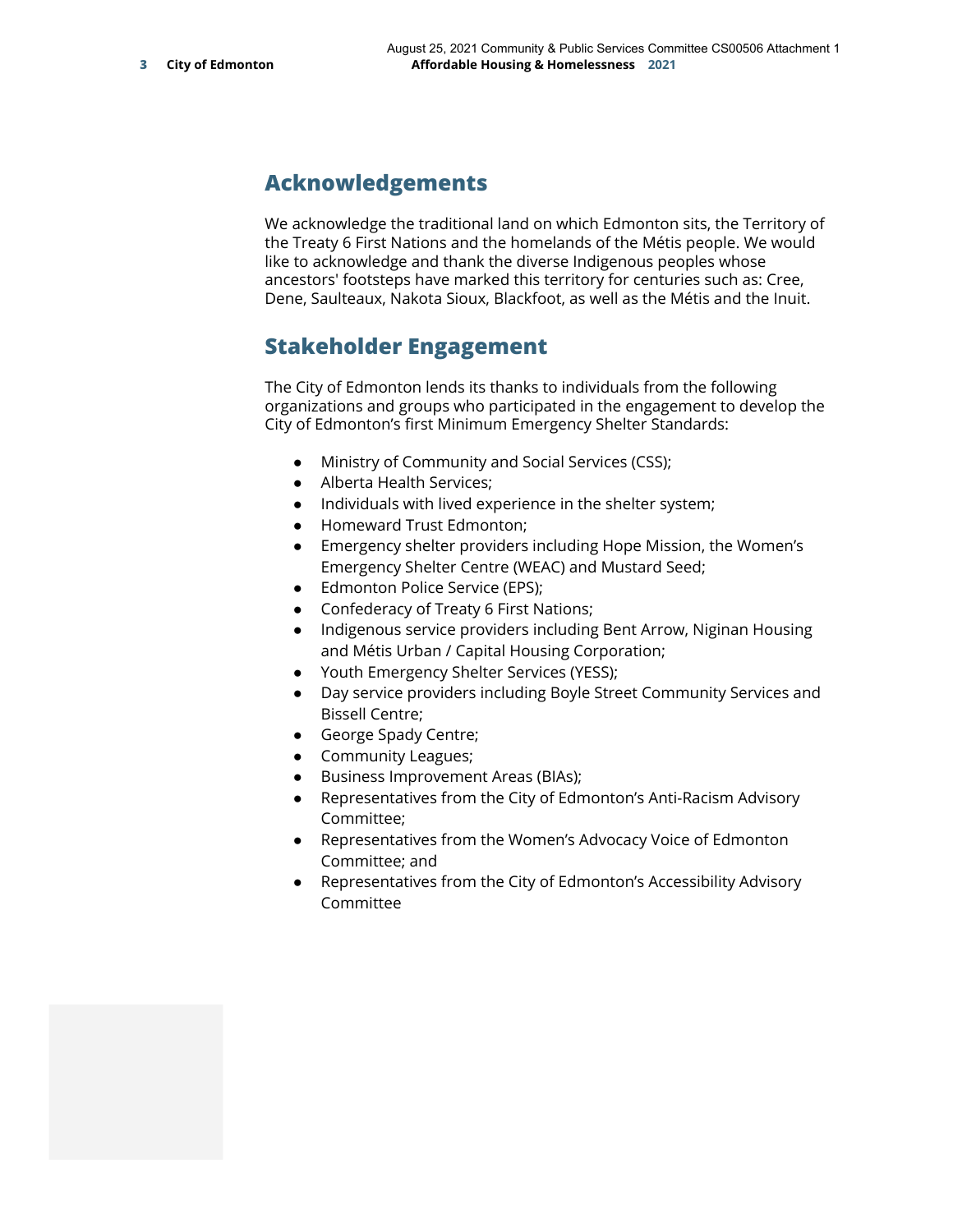### **EXECUTIVE SUMMARY**

The City of Edmonton Minimum Emergency Shelter Standards are designed to help end homelessness in our community by demonstrating how emergency shelters can be accessible and housing-focused. By establishing minimum operating, service-delivery, and infrastructure standards based on research and best practices from the *Canadian Shelter Transformation Network* and other jurisdictions across Canada, this document is a guide-post for emergency shelters to evaluate their individual and collective success in helping individuals resolve their homelessness in order to live safer, healthier lives. It is also a document that can be used by funders and other key stakeholders in Edmonton's homeless-serving system of care to inform future discussions about the role of emergency shelters in ending homelessness in Edmonton.

The City of Edmonton Minimum Emergency Shelter Standards ("the Standard") outlines best practices for walk-up, overnight emergency shelter services for people experiencing homelessness in Edmonton. These shelters are distinct from shelters serving people fleeing domestic violence, youth shelters, and short-term/transitional housing options, which may require distinct service delivery models, referral based intake, and/or rent.

The Standard is informed by a set of guiding principles that directly tie into operational, service-delivery, and infrastructure best practices for emergency shelter operators to learn from and adopt. The Standard is designed to ensure that both essential services and connections to appropriate social support systems are client-centered, trauma informed, and that these services are delivered in a way that reduces harm for both individuals experiencing homelessness and the surrounding community.

A complete list of terms and definitions can be found on page 17. It is recommended that the Standard be reviewed and updated every three years in order to reflect up to date research and changes within Edmonton's emergency shelter system.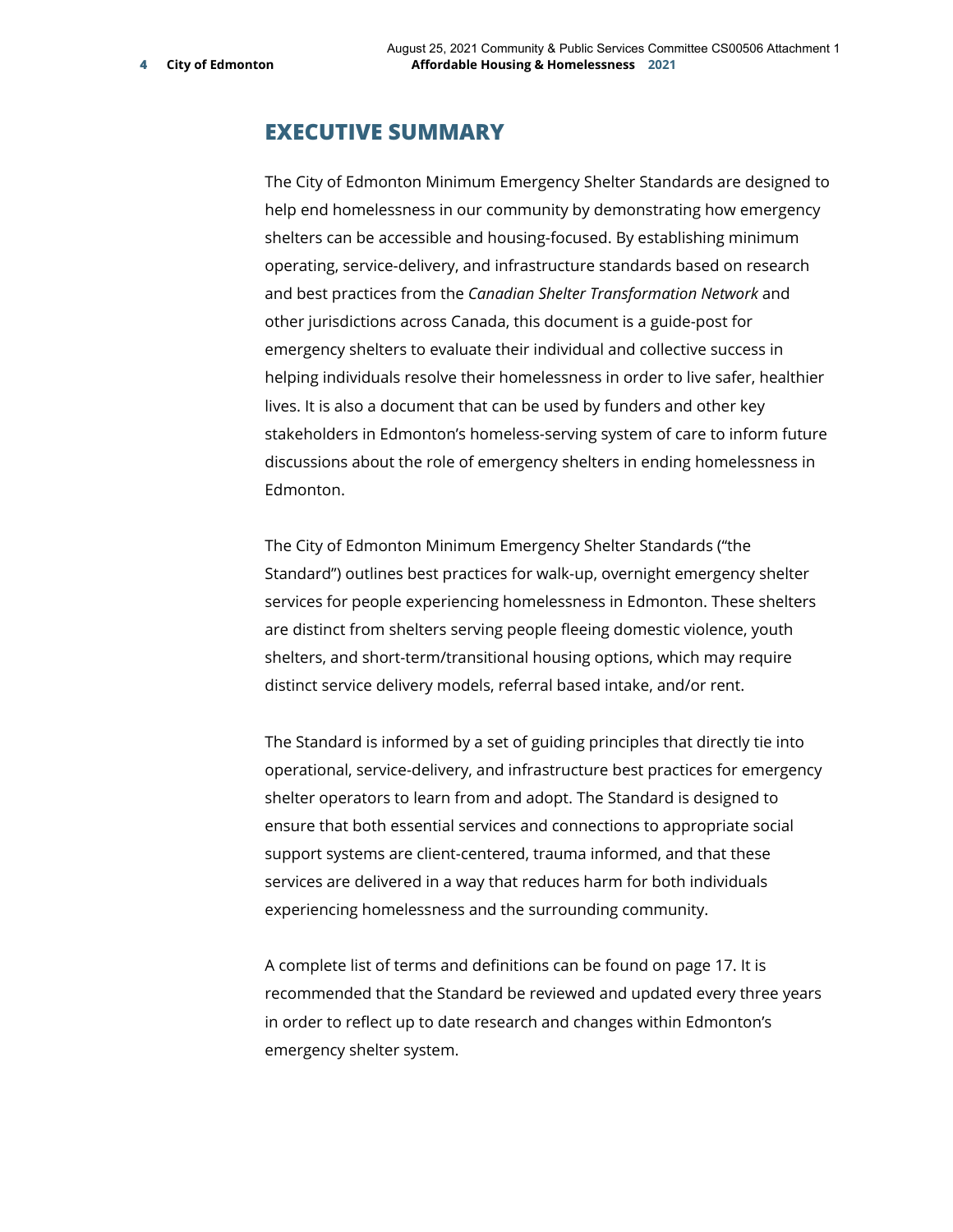### **System Dependencies**

Emergency shelter services are a gateway to housing, health, and other programs necessary for Edmontonians to resolve their homelessness. While emergency shelters in Edmonton can orient their systems of care inside shelter to be housing-focused, trauma informed, and accessible, it is important to acknowledge that alignment with other systems, such as healthcare, justice, and housing, is critical for guests to successfully flow out of shelter into stable and appropriate housing solutions.

Throughout the engagement process, stakeholders emphasized the importance of increasing the supply of supportive housing for individuals with complex needs who are experiencing chronic homelessness as a necessary intervention to increase housing outcomes out of shelter. All shelter operators also articulated the need for integrated medical support services in emergency shelters in order to appropriately care for guests. These system dependencies, and others, require continued collaborative efforts between relevant health and social agencies to ensure appropriate care pathways for those in our community who present with multiple physical, mental, and addictions health needs.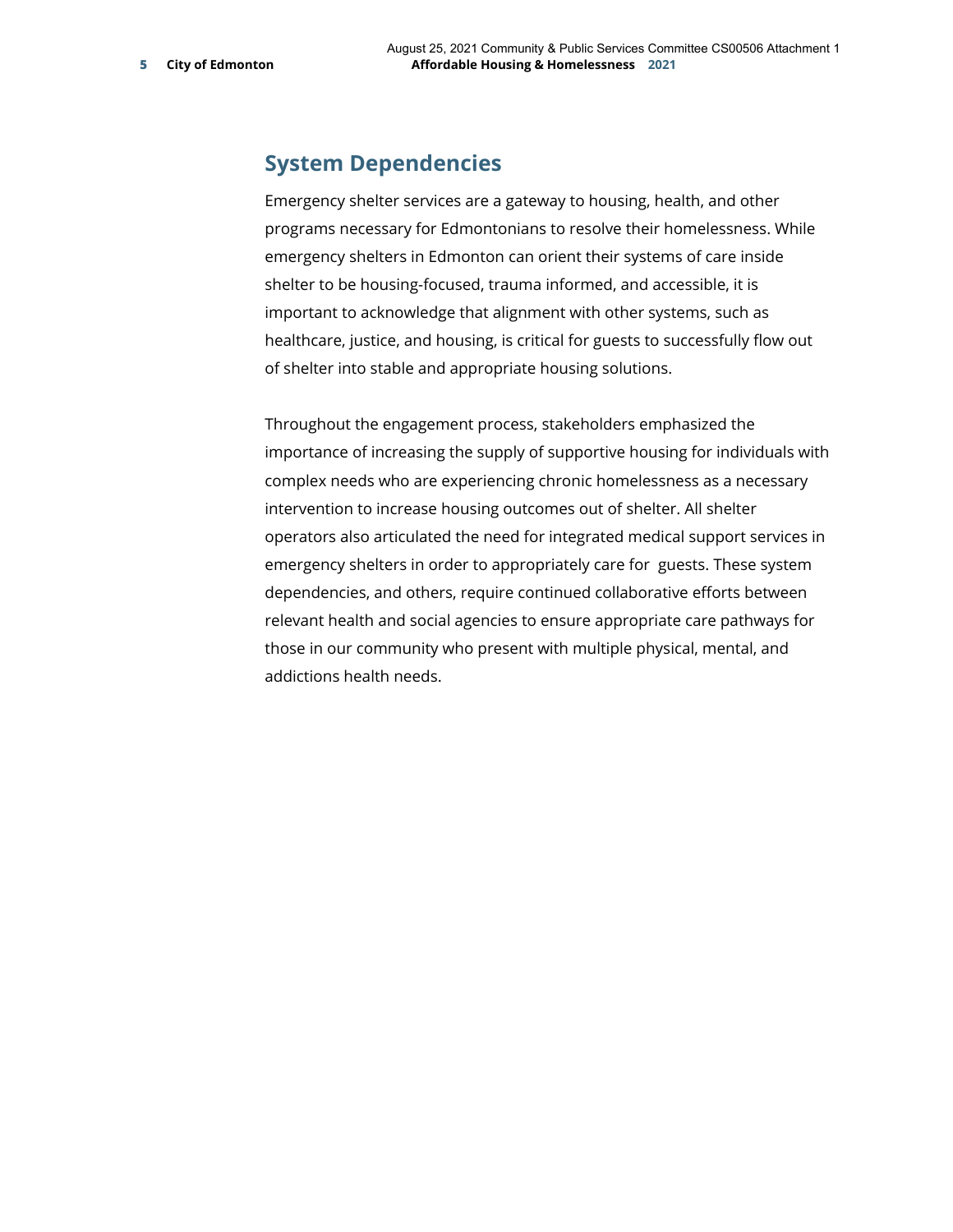### **GUIDING PRINCIPLES**

- 1. Promote inclusion and welcome all who need services regardless of gender identity, ethnicity, sexual orientation, disability, cognitive or physical abilities
- 2. Maintain a housing-focused approach to shelter service delivery, recognizing that stable housing is the primary need shared by all people experiencing homelessness, and that other health and social challenges can be better addressed once housing is secured.
- 3. Provide service delivery grounded in an anti-racist and trauma-informed approach that prioritizes the client's safety, choice, and control, including consideration of specific Indigenous historical trauma.
- 4. In recognition of the over-representation of Indigenous peoples experiencing homelessness, recognize and respond to the needs Indigenous guests with culturally appropriate and Indigenous specific operations and supports.
- 5. Respect clients' cultural and spiritual identities and, if requested, connect them with pathways to access appropriate services in line with their identities.
- 6. Provide access and referrals to a full spectrum of addictions and recovery services, from harm reduction to abstinence based programming, and respect and support a client's choice to access these services.
- 7. Collaborate with other service providers and stakeholders across the homeless-serving, health, and justice sectors, including but not limited to income and employment support programs, mental health, addictions, and recovery services, and Edmonton Police Service, to make appropriate referrals and develop case management plans for clients that lead to the best outcome.
- 8. Communicate information about the facility and operations in a way that is accessible, transparent, and clear about behavioural responsibilities and banning processes for guests and staff alike.
- 9. Develop relationships with the community where the facility is situated and establish open and transparent communications channels with neighbours.

*Guiding principles ensure the policy and operational decisions of emergency shelter operators are aligned in connecting guests to sustainable housing options and support services.*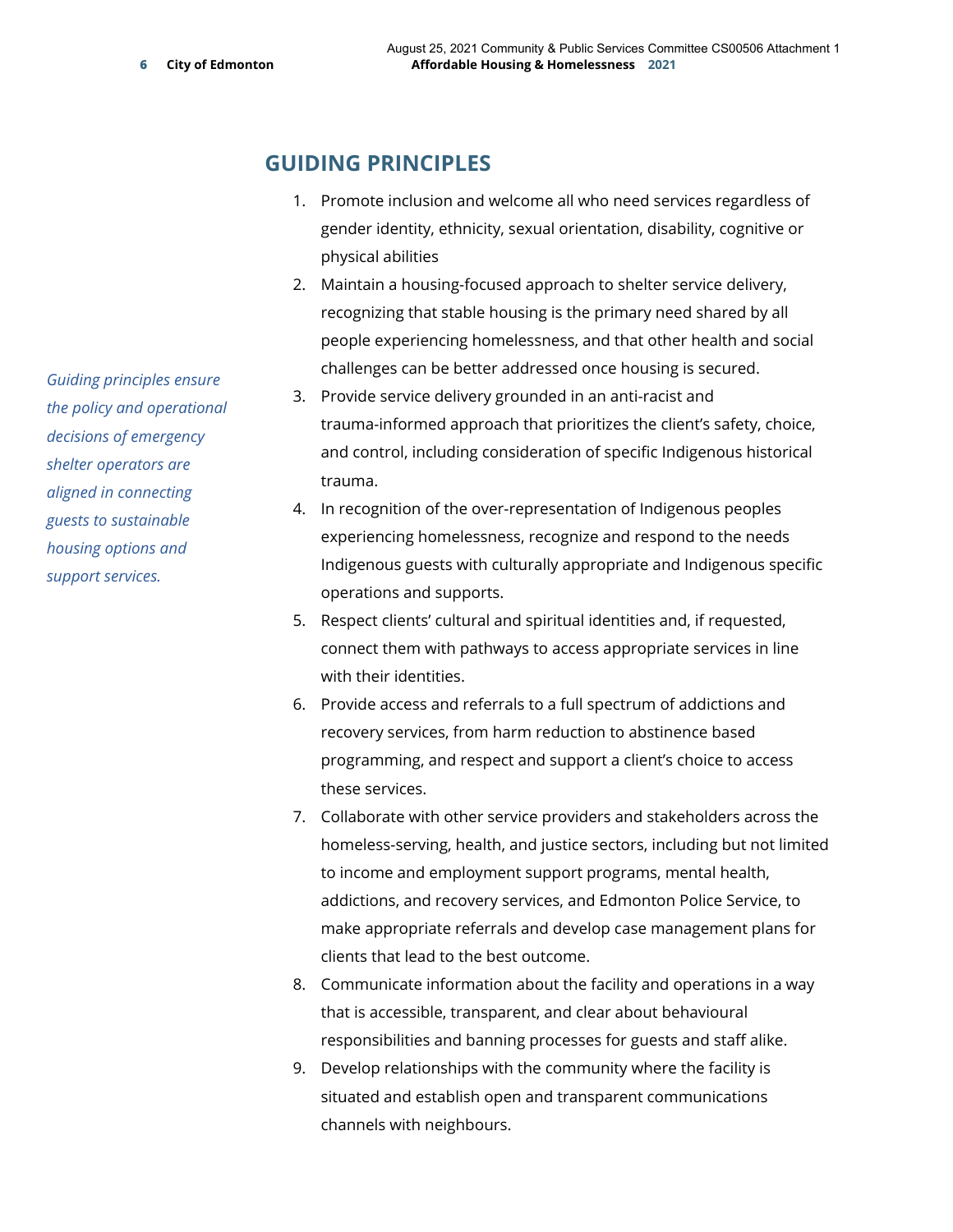# **OPERATIONAL STANDARDS**

This section will establish minimum operational standards for day-to-day operations of emergency shelters in Edmonton. These standards are designed to increase accessibility for guests who may otherwise avoid shelter due to operational barriers.

### **OUTCOME STATEMENT**

The successful implementation of the operational standards described in this section are expected to achieve the following outcomes:

- Increase the number of shelter spaces in Edmonton that are considered to be low-barrier
- Reduce the number of individuals choosing to sleep rough when there is available shelter space
- Minimize, or reduce, the number of critical incidents occurring at shelters

### **Hours of Operation**

Emergency shelters operators should provide true 24/7 support to guests and not require them to leave the property for operational purposes (such as converting a space from sleeping services to meal services). In a 24/7 model, admission can occur at any time of day as capacity allows. In order to achieve this, there must be a clear separation of day-services space (including communal eating spaces, offices, and activity areas) from overnight sleeping space to allow guests to move from one space to another throughout the day.

### **Sleeping Accommodations**

Dignified sleeping quarters should be provided in order to ensure guests can maintain healthy sleep hygiene for the duration of their stay in shelter. Sleep hygiene is a critical component of an individual's overall physical and mental health. Dignified sleeping accommodation includes:

- Private or semi-private sleeping spaces where possible;
- A bed off the ground, with bed rails or lower heights for low-mobility guests or those impaired by substance use;
- Separation from communal eating or activity areas;
- Couples spaces, if needed;
- Day-sleep spaces;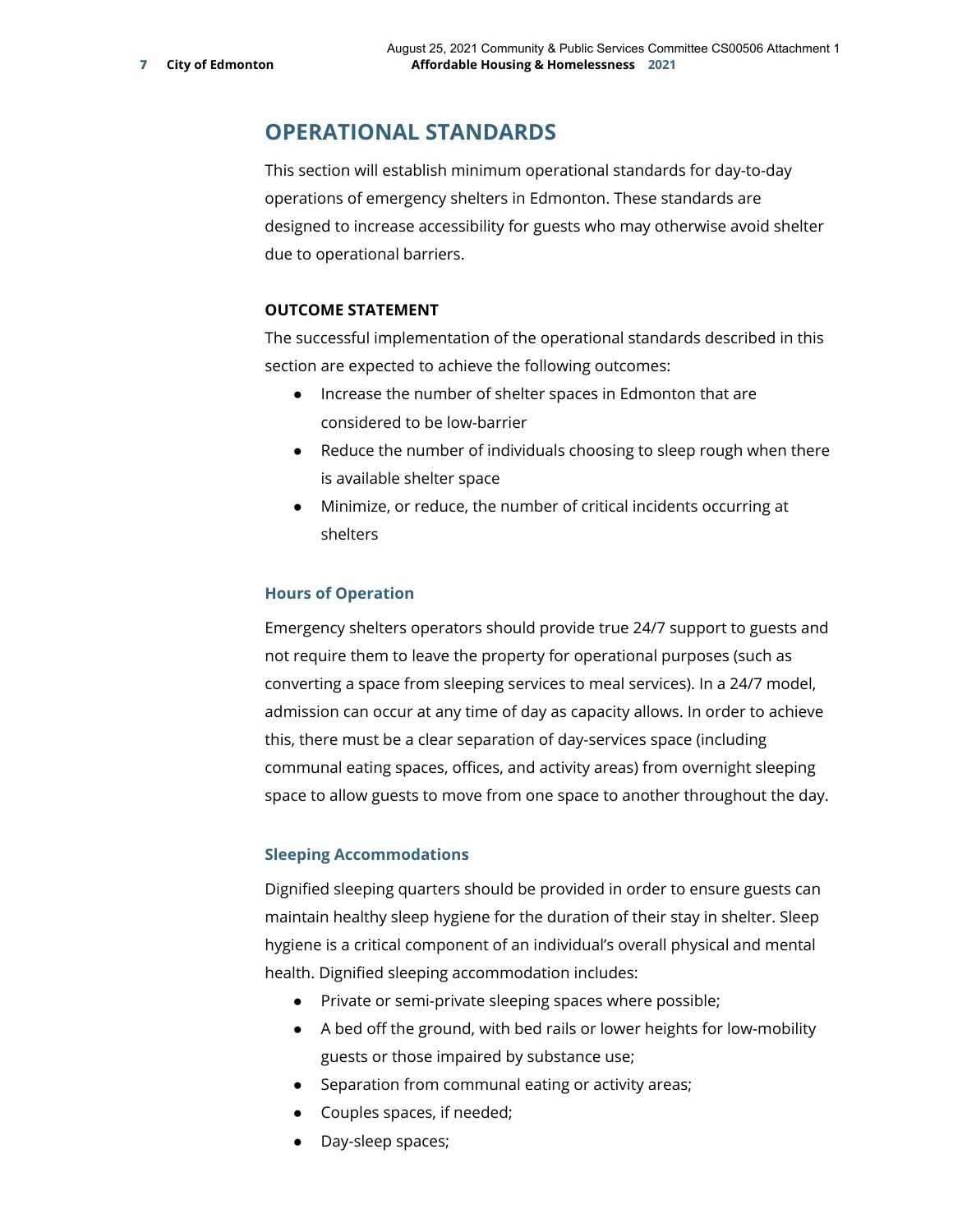● 2 meters between beds, if in a congregate setting (although this is not a preferred setting).

Operators will make reasonable efforts to accommodate client preference on sleeping location, utilizing a GBA+ lens.

### **Storage for Guests**

Emergency shelters should ensure guests have safe and secure storage options for their belongings, and should not confiscate or ban items from being stored unless they pose a life-safety risk to staff and other guests. Rules around accessing storage, like what can and cannot be stored, how often a person can access their items if stored in a locked storage room, and how long an item will be stored before it is discarded - should be posted publicly, with storage records kept by operators.

Some examples of storage solutions include:

- Lockers or trunks: A 24/7 storage solution that allows an individual to safely lock up and access their own clothing, shoes, hygiene products, and other small personal items;
- Amnesty Totes or Safe Keeping Boxes: A storage system that allows guests to store items prohibited from shelter that might otherwise prevent them from being able to access services. These items can be stored in opaque bags for the guest to check-out upon leaving the shelter;
- Locked storage room: A larger storage space with a "check in check out" system for individuals who have large amounts of personal items that cannot be accommodated in a locker or trunk ;
- Secure Bike Facility: Bicycles are a common mode of transport for individuals experiencing homelessness; a locked bike facility should be well designed to prevent theft.

#### **Hygiene Services**

Operators will provide a minimum of one shower stall for every twenty persons (per industry standards), and 1 toilet/sink for every 10 persons staying overnight (per National Building Code, Alberta Edition). A minimum of one washroom that is barrier-free, fully accessible and marked as gender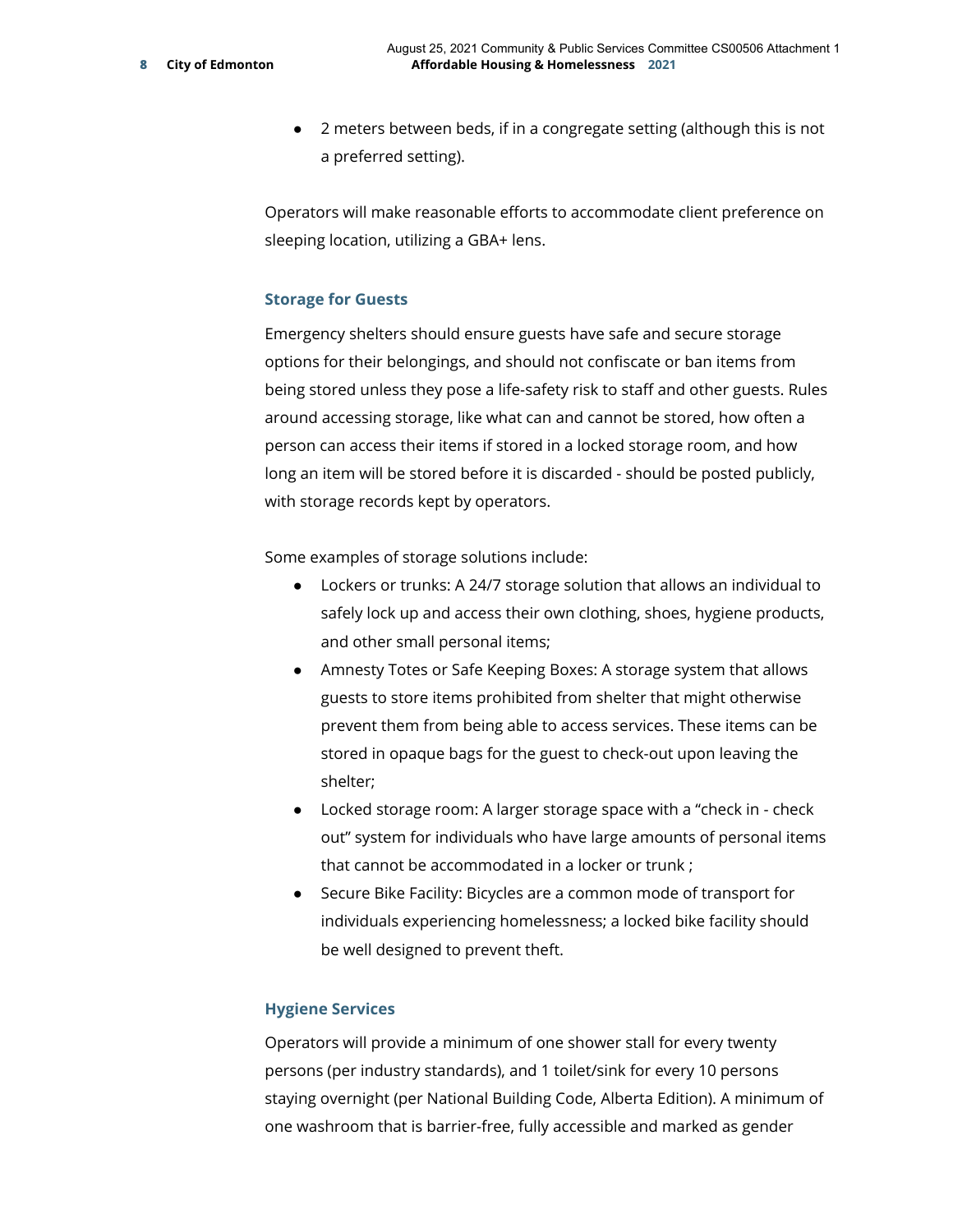neutral must be provided. Access to showers by clients should be available on demand.

Basic hygiene and toiletry products should be provided to clients who cannot provide their own, including towels, soap, shampoo, a toothbrush, toothpaste, shaving products, menstrual hygiene products, and incontinence products as appropriate.

#### **Bedding & Laundry Services**

Operators should provide bedding, towels, and laundry services for clients (both commercial and self-serviced). A policy to regulate self-service machines - operating hours, sign up sheets, time for servicing and cleaning - should be posted where guests can read and understand it.

#### **Nutrition**

Nutritional needs are dependent upon the individual needs of each client, and food provision is an essential health service that should be included in shelter. Food service delivery that requires line-ups does not promote dignity for those accessing food services, and are known to cause unrest and frustration. Instead, food services that offer guests meal options at all times of the day are preferred, as both a health intervention, for guests who have underlying health conditions like diabetes, and as a way to increase accessibility for guests who may try to access shelter outside of pre-set meal times.

#### **Pets**

Emergency shelters should establish a pet policy that ensures that there is a plan in place to support people with pets who need to stay at the facility. If pets cannot be accommodated, emergency shelters should refer guests to a shelter that meets their needs and arrange for transport.

### $\equiv$ Plicable Laws

These Standards are meant to supplement, not to displace, any applicable laws, statutes, regulations, bylaws, policies and equivalents thereto.

Operators shall adhere to all applicable laws, statutes, regulations, bylaws, policies, and equivalents thereto, including (without limitation) those outlined in the Government of Alberta's Homeless Shelter Accommodation Expectations.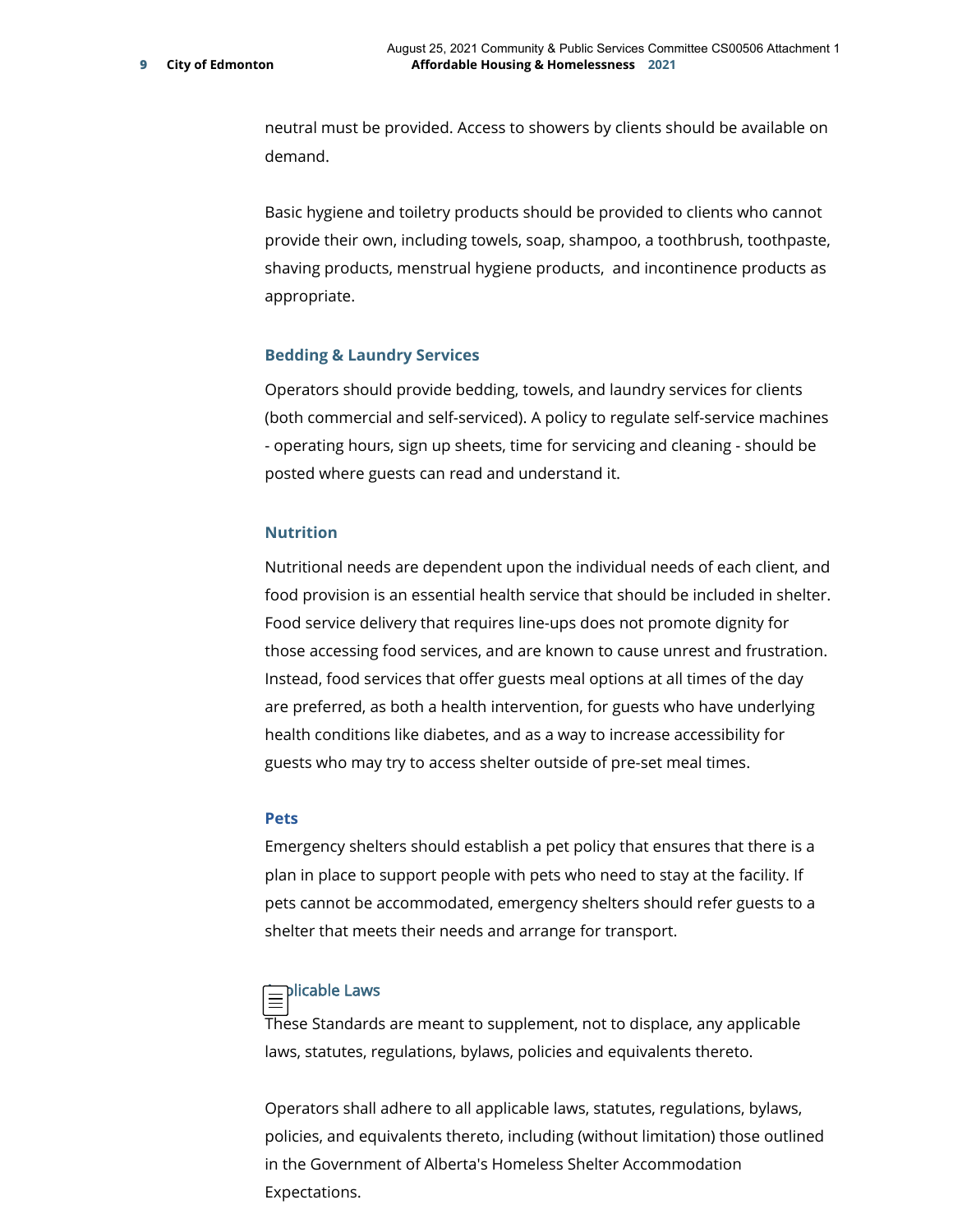### **Neighbourhood Impacts**

All shelters should develop a Good Neighbour Commitment that lays out specific measures and actions that will be implemented by the operator to mitigate and minimize the impacts of the shelter operation on neighbouring properties, businesses, and residents. In order for a Good Neighbour Commitment to be acceptable in form and content to the City, it should include service standards, a 24/7 on-site contact, and an issue resolution process that is clearly communicated with nearby residents and businesses. Public sidewalks and building frontages should not be relied upon for queueing or smoking areas.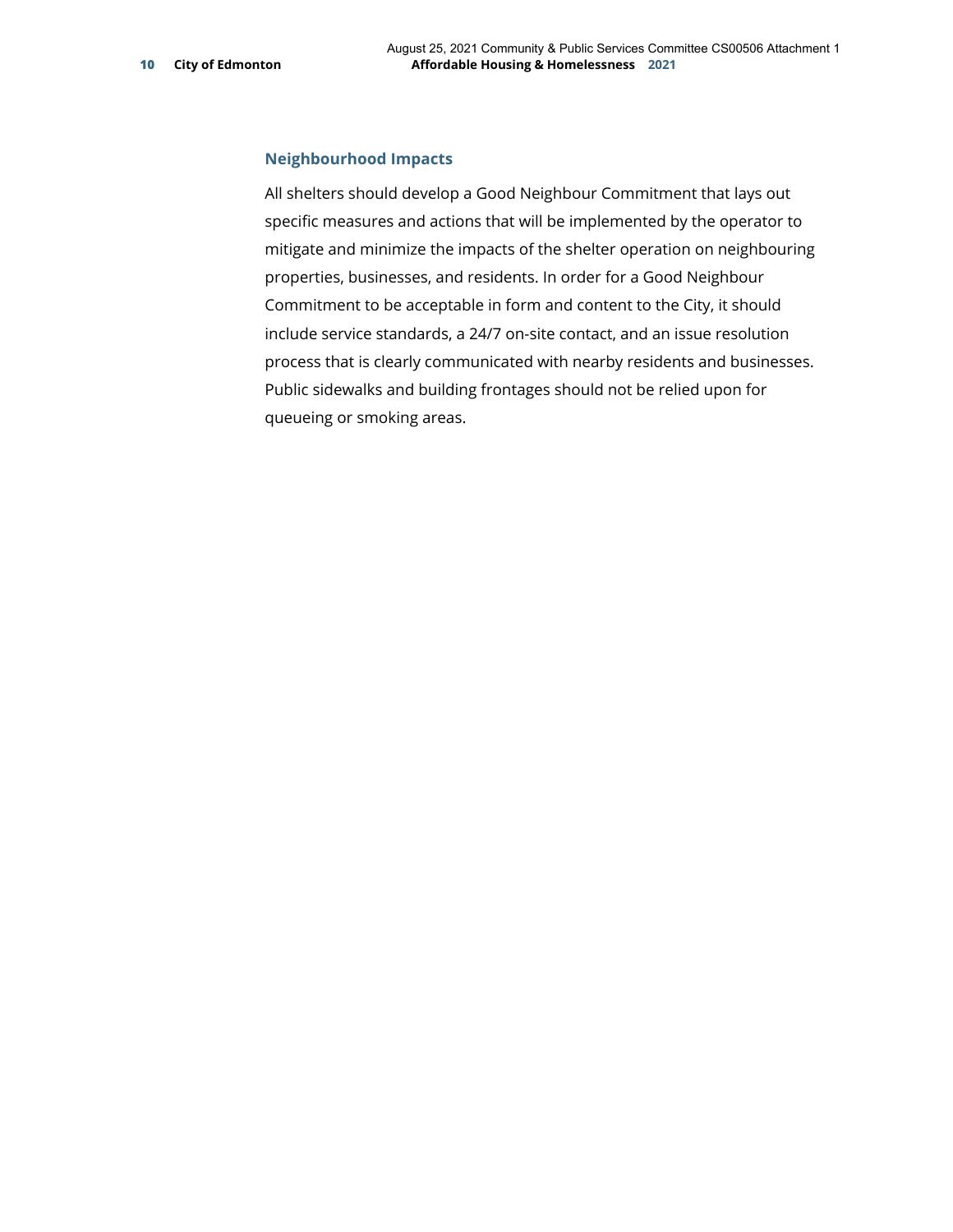# **SERVICE DELIVERY STANDARDS**

This section will establish minimum expectations for service delivery and programming for emergency shelter operations in Edmonton.

### **OUTCOME STATEMENT**

The successful delivery of the programs and services described in this section are expected to achieve the following outcomes:

- Increase the number of individuals securing permanent housing from shelter
- Increase the number of individuals being diverted to temporary housing options that are more suitable for their circumstances
- Reduce the average length of stay for regular shelter clients

### **Expectations of Shelter Guests**

Operators should develop an Admissions Policy that includes behavioural expectations of guests accessing overnight sleep space, day sleep space, and day space. The expectations must be posted transparently throughout the emergency shelter and communicated verbally to guests during admission to emergency shelter.

These expectations should include (but are not limited to):

- behavioural expectations, including a commitment to be respectful of staff and other shelter guests;
- items that are prohibited from entering shelter and options for storage of personal items (see: 'Storage for Guests');
- required participation in housing programs, and a commitment from guests to work on a housing plan.

Admission decisions will not be made based on a guest's substance use; guests should be welcome to use emergency shelter services as long as they are safely mobile and are able to adhere to the behavioural expectations in place.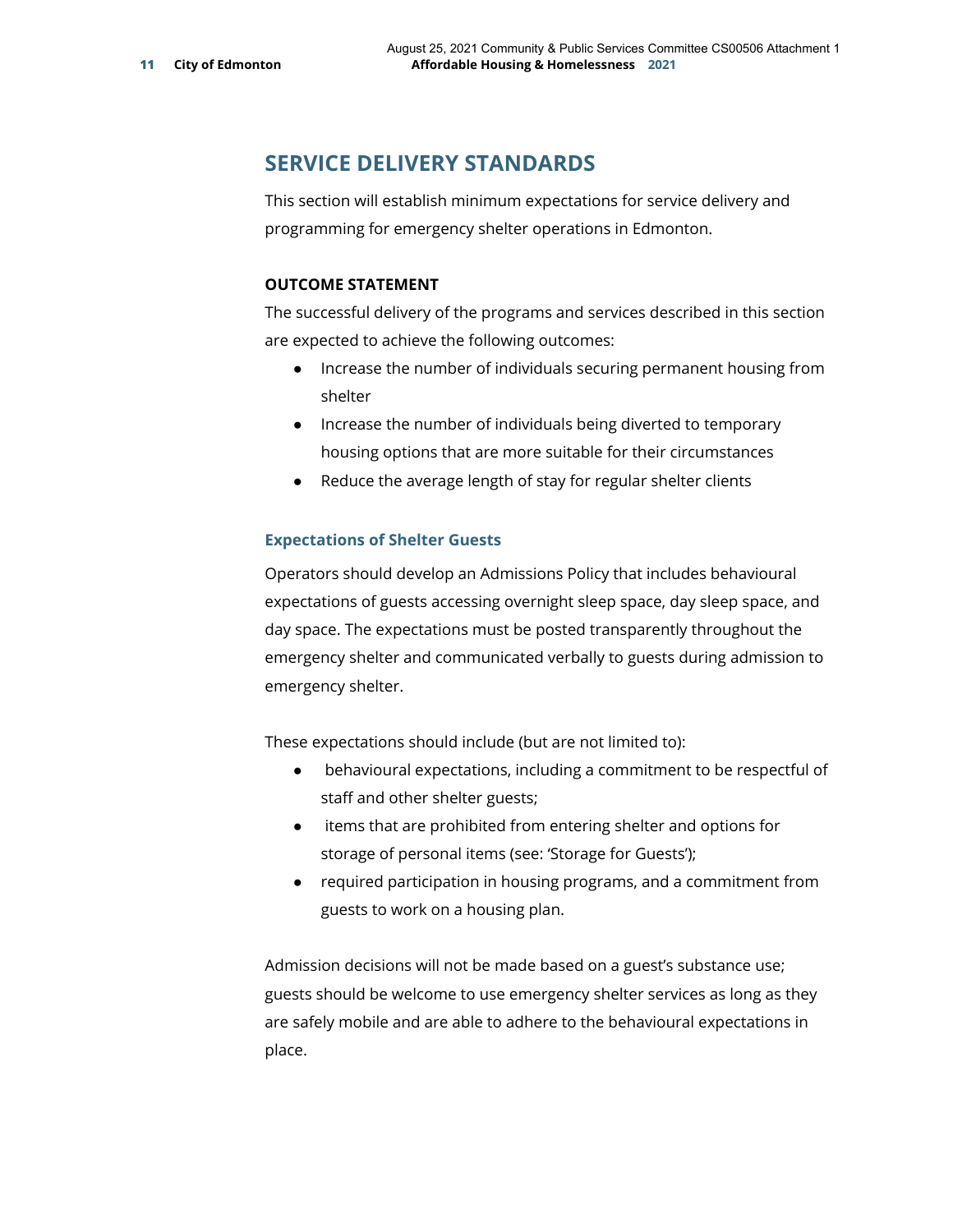#### **Service Restrictions**

Decisions on restriction to access, (sometimes called banning or barring), will be made based on a clearly defined policy and consistent set of procedures that is publicly posted for guests and staff. Banning or barring should be minimized unless individual's pose a safety threat to staff or other participants. A clear process for pursuing the removal or reconsideration of bans will also be articulated.

#### **Admission & Diversion**

During the admissions process, emergency shelter operators should:

- Determine whether or not the guest is suited for the programs and services offered at the shelter they are seeking to access;
- Provide a referral and arrange for transport for guests who are best suited to a different shelter or, if possible, divert to housing, based on their needs;
- Share with the guest clear expectations about the conditions for shelter use, orient guests to the space, and assign a bed.

The admissions process must demonstrate a clear pathway to intake for shelter guests, requiring that all guests participate in housing programs and can voluntarily participate in other specialized programs that support their pursuit of housing.

Diversion is the practice of referring people from shelter to safe and appropriate alternatives wherever possible. When new guests arrive, emergency shelters should have a diversion policy and process in place that works with the new guest to determine whether or not the shelter is an appropriate place for them to stay that night and, if it's not, work towards a better solution.

#### **Intake**

Once guests have been admitted to shelter, a more comprehensive intake should be completed within one to three days. While guests may not be able to do a full intake on the same day as seeking admission (often reasonably seeking to have their basic needs met first), a more comprehensive intake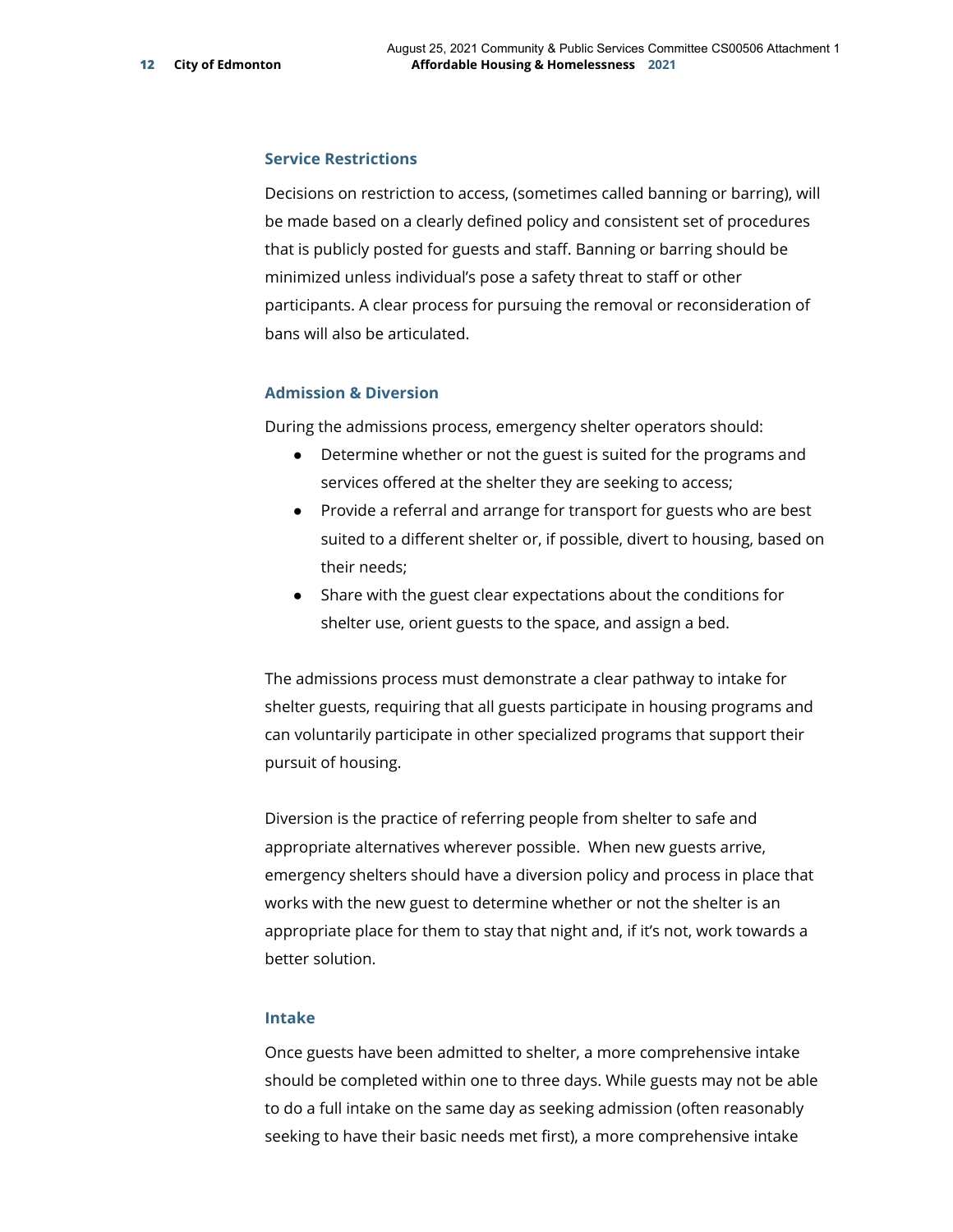should be completed with guests in order to quickly connect them to a program that will facilitate their rapid exit from shelter into housing. Shelters should avoid the use of lengthy line ups or queues for beds.

#### **Specialized Program Requirements**

There are four specialized program areas that Edmonton shelter operators should develop, with corresponding policies and referral pathways, in order for an emergency shelter to meet Edmonton's Minimum Shelter Standards.

Consistent with a housing focused approach, there should be an embedded housing program in every single emergency shelter and service delivery should be tied to developing a housing plan and making housing referrals as frequently as possible. In order to achieve this, emergency shelter operators must ensure that all staff have a familiarity of the housing system. To maximize access to housing programs in shelter, shelter should be low-barrier and inclusive of the unique needs reflected in Edmonton's homeless population. In addition to a housing program, three additional program standards have been identified to increase accessibility to shelter and, by extension, housing programs.

### **1. Diversion and Housing First Programs**

Emergency shelters must have integrated diversion and housing programs for shelter guests that are linked to Coordinated Access Housing Services, the primary pathway for housing support in Edmonton. It should be the goal of these programs, and all programs, to help move individuals out of shelter and into safe housing quickly. Emergency shelters can track their success in this area by measuring housing outcomes (increased) and guests' length of stay in shelter (decreased), and frequently reviewing intake information to identify individuals who are chronically in shelter. Chronic shelter users should be targeted for more enhanced housing support.

An embedded housing program should mandate that:

- Guests have engaged with a housing worker within 48 hours of entering an emergency shelter;
- Guests develop a housing plan within one week of entering shelter;
- If the housing program in shelter is not an appropriate fit, guests are referred to appropriate housing programs as quickly as possible.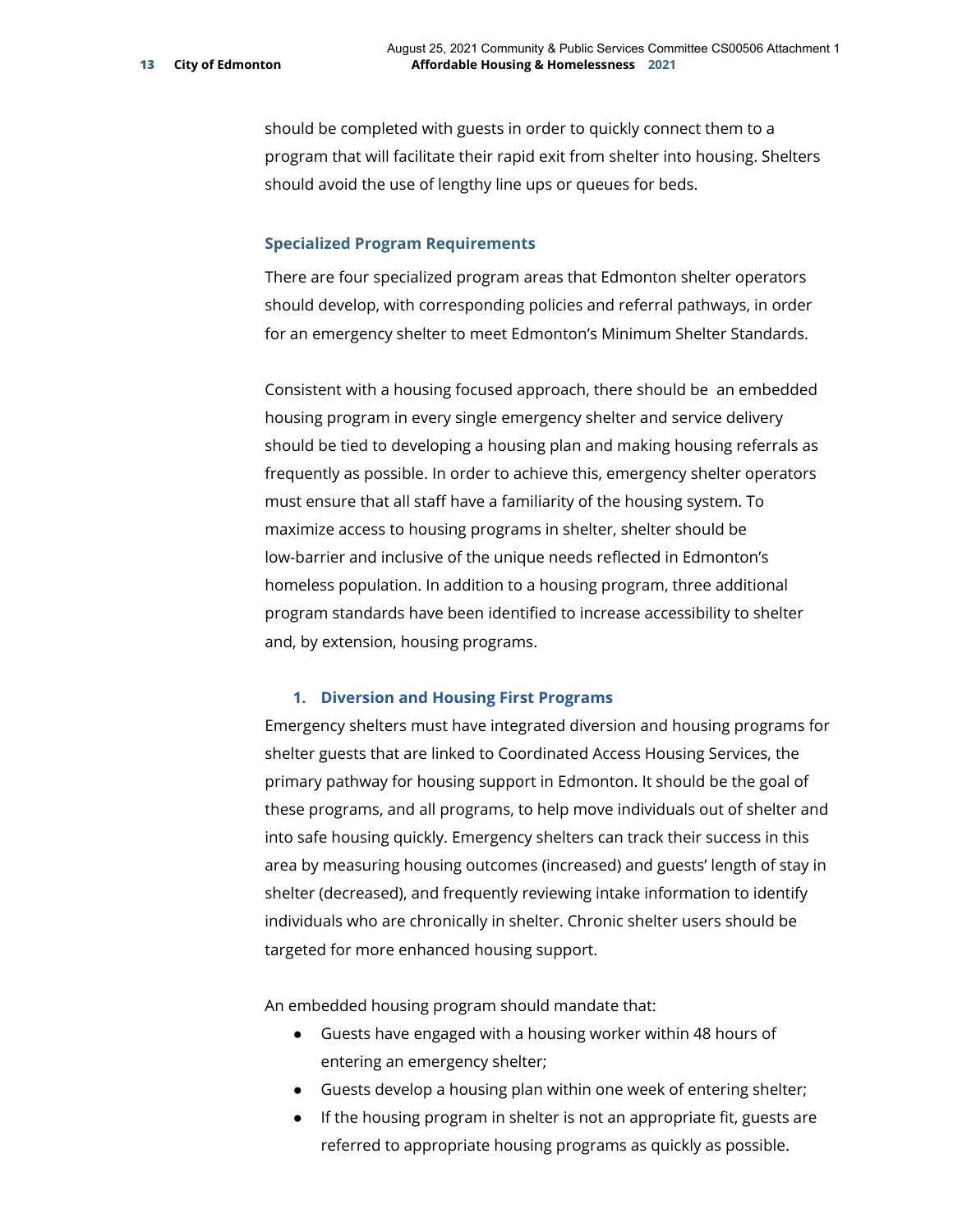### **2. Mental Health and Addictions Program**

Operators will assist clients in obtaining appropriate mental health and addictions support services, which includes respecting client choice to access services from the full range of the addiction recovery spectrum. Where possible, programs should be offered on-site; in the event that is not possible, clear referral pathways and connections with the healthcare system should be established and tracked. This program should include:

- Clear protocols for guests prior to entry that explain what substances are prohibited from being used on site and corresponding storage options;
- Provision of medical and disposable sharps containers;
- Direction to resources that reduce the spread of communicable diseases as it relates to substance use, including the provision of clean and safe injection equipment or information on where to obtain it;
- Information for guests about where Supervised Consumption Services and other harm reduction programming can be accessed, if not on site;
- Staff training in overdose prevention and a clear protocol on how to respond to an overdose with provision of the appropriate tools;
- Referral pathways with warm hand-offs to appropriate support services when services in the facility are inadequate or unavailable.

### **3. Indigenous Support Program**

The City of Edmonton recognizes that the overrepresentation of Indigenous peoples in vulnerable populations due to effects of historical trauma requires Indigenous people to lead program delivery and support services wherever possible. Operators are expected to work or partner directly with Indigenous organizations and individuals to ensure that program delivery and engagement is culturally competent. Examples of this may include:

- Conducting spiritual ceremonies, including smudging, sacred fire, and other teachings and protocols that can restore and support cultural healing from the effects of historical trauma;
- Involving Elders in the planning and implementation of support services ie. Elders counselling/guidance;
- Access to translation services to support personalized service delivery.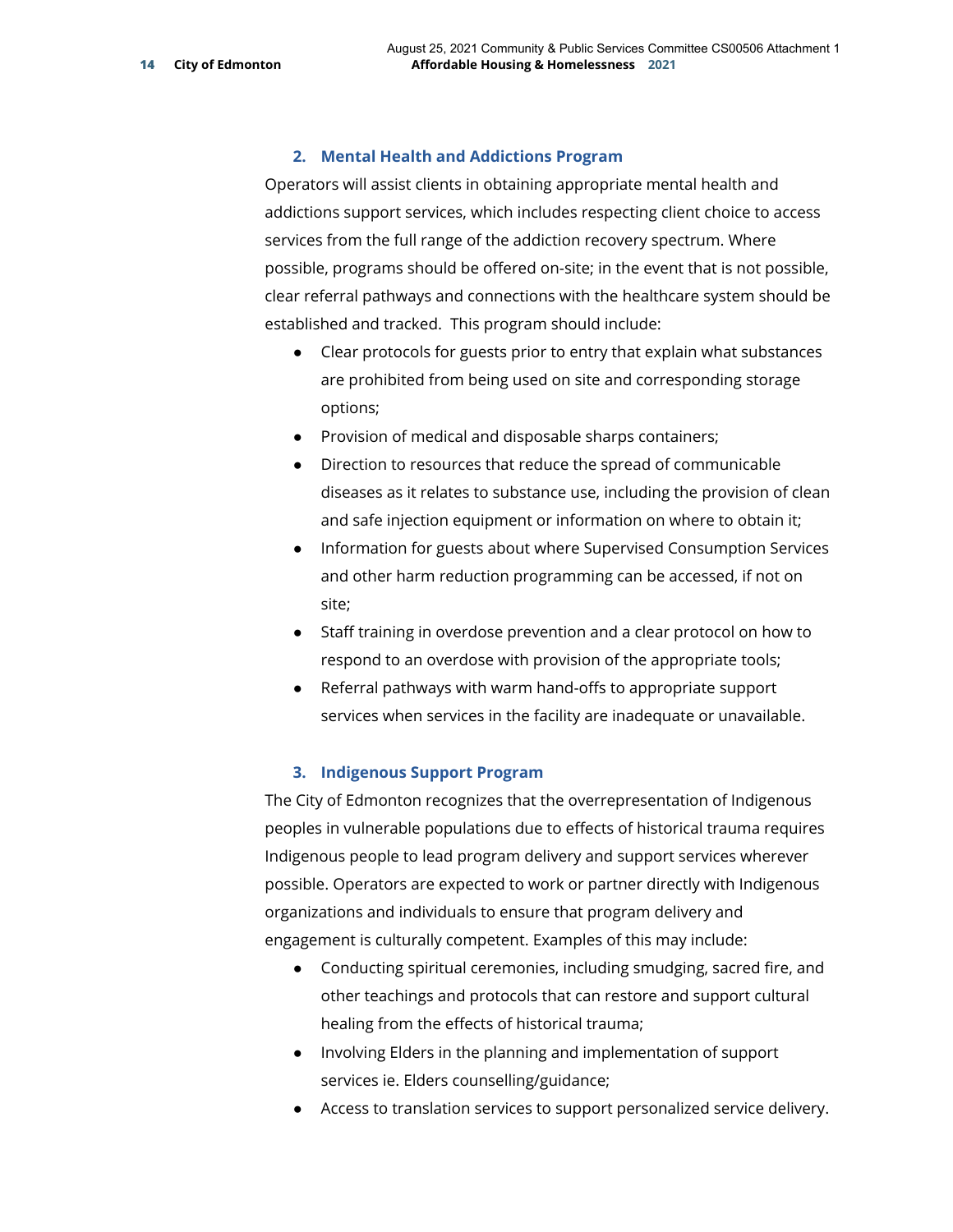● Diversion efforts that seek to connect people to their families and home communities, wherever they may be.

### **4. LGBTQ2S+ and Youth Support Program**

Operators will establish clear policies that reflect inclusiveness of LGBTQ2S+ individuals to ensure safer spaces for non-binary gendered people in Emergency Shelters, as recommended in the [LGBTQ2S Youth and Housing](https://open.alberta.ca/dataset/65abe1b1-a28a-4ed0-89ca-5334e9fc5cad/resource/e4df2c25-ab59-45e3-803f-0dfe2177b16a/download/LGBTQ2S-youth-housing-and-shelter-guidelines.pdf) [Shelter Guidelines](https://open.alberta.ca/dataset/65abe1b1-a28a-4ed0-89ca-5334e9fc5cad/resource/e4df2c25-ab59-45e3-803f-0dfe2177b16a/download/LGBTQ2S-youth-housing-and-shelter-guidelines.pdf). Operators are required to respect and accept the self-defined sexual orientation, gender identity, and gender expression of an individual, including their pronoun. Operators will make appropriate referrals to youth programs and services for those who are not appropriately supported in adult-focused emergency shelters.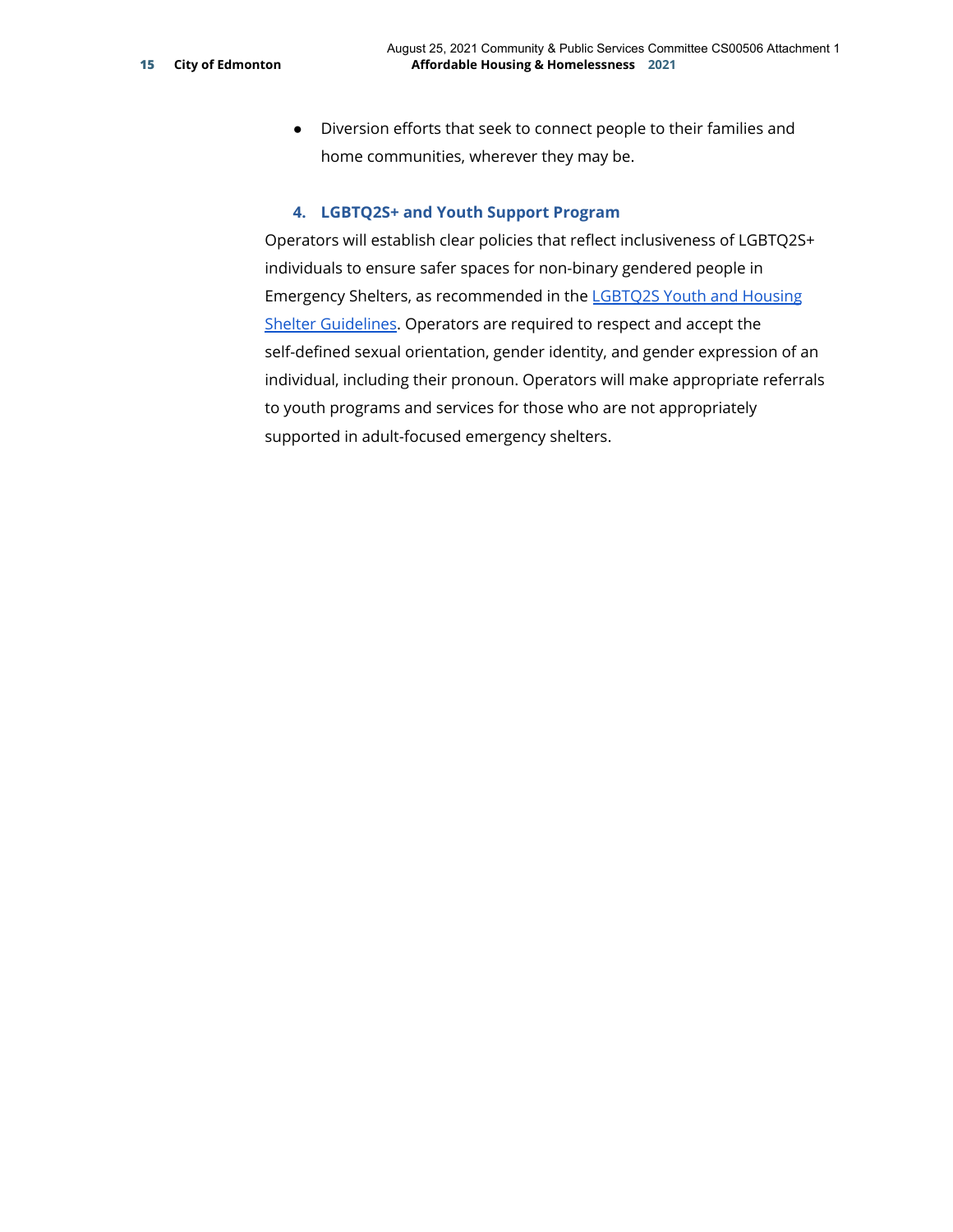# **INFRASTRUCTURE STANDARDS**

This section will outline infrastructure standards for shelter operators pursuing modifications of an existing building or building a new facility.

### **OUTCOME STATEMENT**

That emergency shelters in Edmonton adopt best practices as outlined below when redesigning an existing shelter space or building a new shelter to improve service delivery, decrease negative community impacts, and increase accessibility for guests, in line with the *Guiding Principles*.

### **Built Form Considerations**

Emergency shelters should have:

- private or semi-private sleeping spaces
- day space, separate from sleeping quarters, that provides areas for: communal meals, housing work, and staff offices
- barrier free and gender neutral washrooms
- a predictable lay-out, with minimal sharp corners and rounded walls to prevent individuals from bumping into one another
- enhanced materials used throughout to prevent noise transfer between spaces,
- A private and thoughtfully placed smoking area
- Safe parking and storage for bikes and shopping carts
- Increased ventilation and sanitation to support public health.